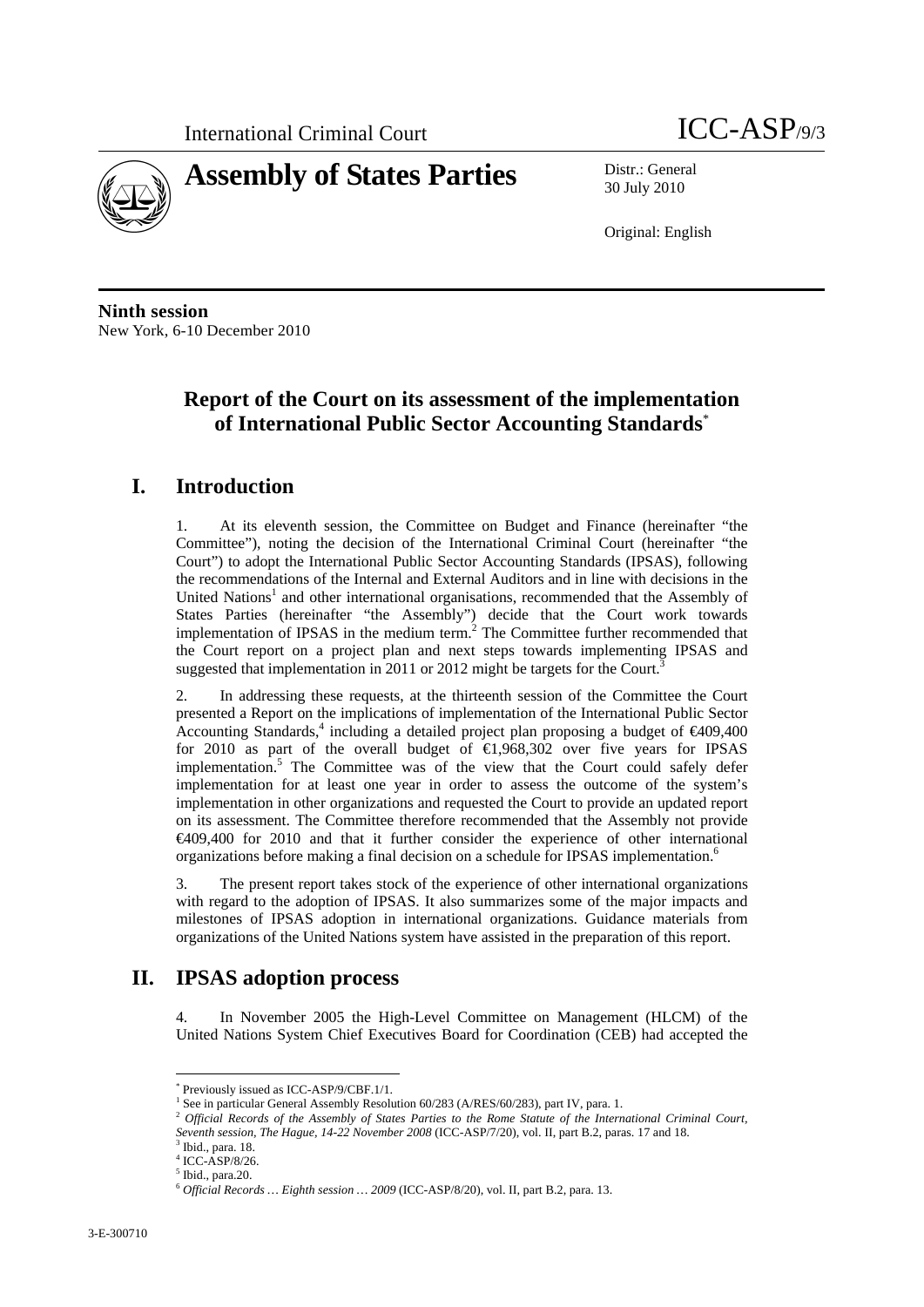recommendation of the inter-agency Task Force on Accounting Standards that the United Nations system adopt IPSAS for reporting periods beginning on or after 1 January 2010, and in September 2009 the Task Force issued a Progress Report on IPSAS adoption.<sup>7</sup> The Report indicated that, while a substantial number of United Nations system and other organizations had approved the adoption of IPSAS, the 2010 target date was proving problematic. One organization, the World Food Programme (WFP) had successfully completed its IPSAS implementation and gone live with IPSAS on 1 January 2008. Three organizations were now planning to implement IPSAS by 2011, while seven other organizations planned to implement by 2012. The Report included a list of organizations and their planned IPSAS implementation dates, as of  $30$  June  $2009$ ,<sup>8</sup> and that list is included in Annex I.

5. According to the above Report, organizations should have completed certain key implementation steps two years before their planned first year of IPSAS compliance. For organizations targeting 2010, all steps should have been completed by 1 January 2008, while organizations targeting 2012 should have completed all steps by 1 January 2010.<sup>9</sup> A summary of the IPSAS adoption progress to the end of June 2009 for twenty-two organizations contained in the Report is provided below.<sup>10</sup>

**Table 1: Percentage of organizations that had completed key implementation steps as of 30 June 2009** 

| Key implementation step *                    | 2010  | 2011 | 2012 | <b>All organizations</b> |
|----------------------------------------------|-------|------|------|--------------------------|
| Governing body approval gained               | 100%  | 100% | 100% | 100%                     |
| Approved budget for IPSAS adoption           | 100%  | 67%  | 89%  | 91%                      |
| IPSAS project manager appointed              | 89%   | 100% | 100% | 95%                      |
| Detailed timetable and project plan prepared | 67%   | 100% | 67%  | 73%                      |
| Standards reviewed and impacts identified    | 100%  | 100% | 78%  | 91%                      |
| Assessment of systems changes completed      | 100\% | 67%  | 78%  | 86%                      |
| Communication plan prepared                  | 67%   | 0%   | 78%  | 64%                      |

\* Some organizations targeting 2010 and 2011 have not yet completed key implementation steps that should have been completed by January 2008, or for organizations targeting 2011, January 2009. This indicates that there is a possibility that these organizations may not be able to achieve their target dates.

## **III. Major impacts identified by other international organizations**

6. Table 2 shows some of the potential major impacts of IPSAS adoption as reported by the following international organizations: Food and Agriculture Organization (FAO), International Atomic Energy Agency (IAEA), Preparatory Commission for the Comprehensive Nuclear-Test-Ban Treaty Organization (CTBTO), United Nations Educational, Scientific and Cultural Organization (UNESCO).

<sup>7</sup> United Nations System Chief Executives Board for Coordination, Task Force on Accounting Standards IPSAS Adoption Progress Report, CEB/2009/HLCM/29.

<sup>8</sup> Ibid., p.10, annex 1.

 $<sup>9</sup>$  Ibid., para.6.</sup>

<sup>&</sup>lt;sup>10</sup> The following twenty-two organizations provided updated responses: Food and Agriculture Organization (FAO), International Atomic energy Agency (IAEA), International Civil Aviation Organization (ICAO), International Labour Organization (ILO), International Maritime Organization (IMO), International Trade Centre (ITC), International Telecommunication Union (ITU), Pan American Health Organization (PAHO), United Nations (UN), United Nations Development Programme (UNDP), United Nations Educational, Scientific and Cultural Organization (UNESCO), United Nations Population Fund (UNFPA), United Nations High Commissioner for refugees (UNHCR), United Nations Children's Fund (UNICEF), United Nations Industrial Development Organization (UNIDO), United Nations Office for Project Services (UNOPS), United Nations Relief and Works Agency (UNRWA), United Nations World Tourism Organization (UNWTO), Universal Postal Union (UPU), World Intellectual Property Organization (WIPO), World Health Organization (WHO) and World Meteorological Organization (WMO).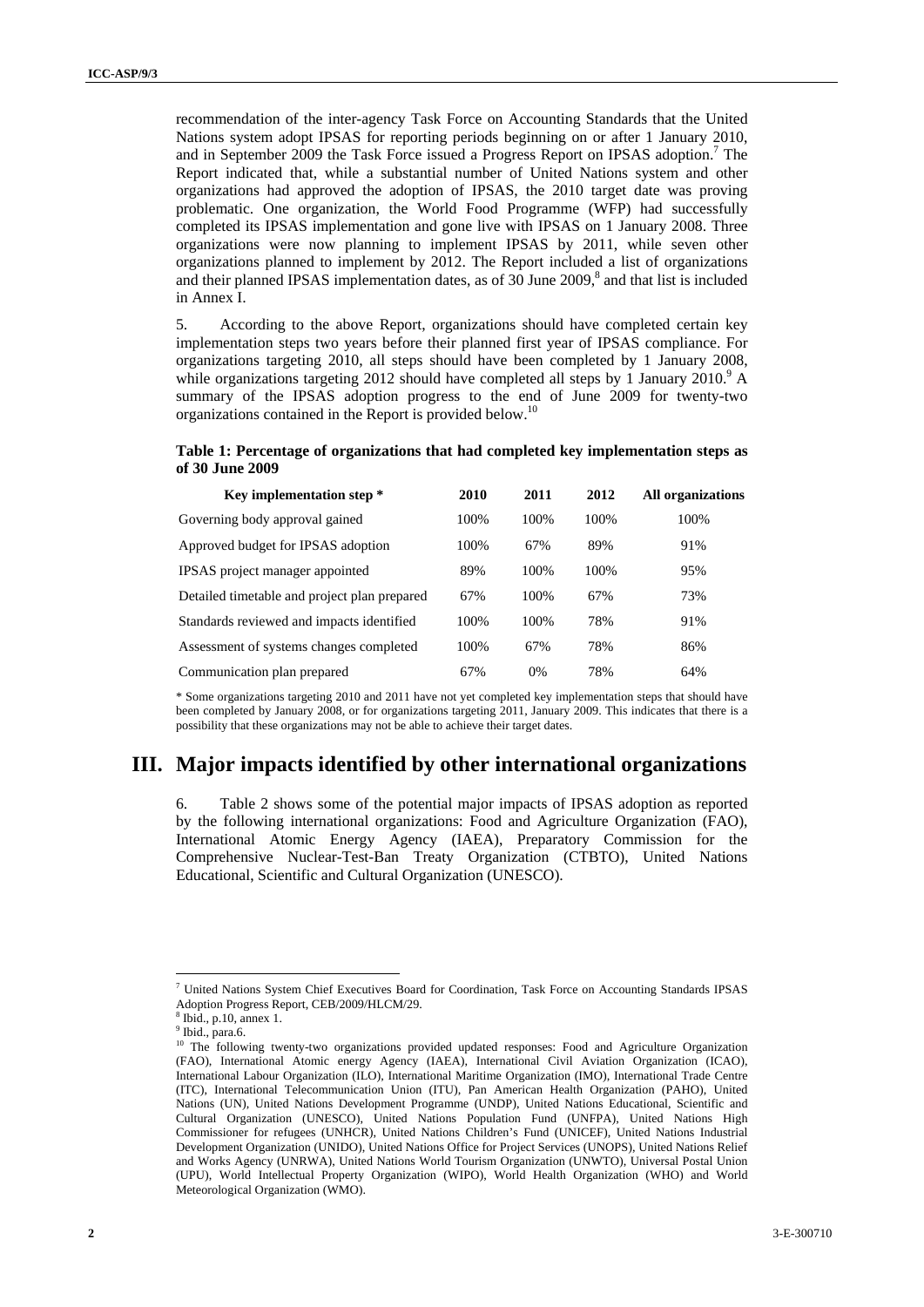### **Table 2: Potential major impacts of IPSAS adoption identified by international organizations**

|                                | FAO <sup>11</sup>                                                                                                                                                                          | IAEA <sup>12</sup>                                                                                                                                                                                                                                                                                                                                                              | CTBTO <sup>13</sup>                                                                                                                                            | UNESCO <sup>14</sup>                                                                                                                                                                                        |
|--------------------------------|--------------------------------------------------------------------------------------------------------------------------------------------------------------------------------------------|---------------------------------------------------------------------------------------------------------------------------------------------------------------------------------------------------------------------------------------------------------------------------------------------------------------------------------------------------------------------------------|----------------------------------------------------------------------------------------------------------------------------------------------------------------|-------------------------------------------------------------------------------------------------------------------------------------------------------------------------------------------------------------|
|                                | Liabilities for after service<br>medical coverage and<br>termination benefits require<br>to be fully recorded in the<br>financial statements.                                              | Full recognition of liabilities for<br>future employee benefits would<br>result in (i) negative overall<br>equity on the financial statements<br>until these liabilities are funded,<br>and (ii) increased expenses being<br>reported for common staff costs.                                                                                                                   | Liabilities for employee<br>benefit obligations would<br>be fully recognized on an<br>accrual basis.                                                           | Staff-related liabilities will<br>need to be reflected in the<br>balance sheet and charges<br>will need to be recorded each<br>year to bring the liabilities to<br>their fair value at year end.            |
|                                | Capital assets require to be<br>recognised and depreciated<br>in the financial statements.<br>Assets increase as a result<br>of recognizing capital<br>assets.                             | The recognition of capital assets<br>and the reporting of depreciation<br>expenses would have the effect of<br>(i) increasing net equity, and (ii)<br>lowering operating expenses.                                                                                                                                                                                              | Fixed assets would be<br>valued and recognized in<br>the balance sheet and the<br>depreciation charge for<br>each period would be<br>recognized as an expense. | Fixed assets will need to be<br>capitalized and a charge for<br>depreciation recorded in<br>accordance with an agreed<br>policy.                                                                            |
| Accounting and miancian        | Inventories require to be<br>recognized for goods<br>received but not yet<br>delivered out or consumed.                                                                                    |                                                                                                                                                                                                                                                                                                                                                                                 | Inventories would have to<br>be valued and accounted<br>for in the financial<br>statements.                                                                    |                                                                                                                                                                                                             |
|                                | Expenses or capital assets<br>or inventories need to be<br>recognized on the basis of<br>goods and services having<br>been received (the delivery<br>principle).                           | The recognition of expenses on<br>the basis of the "delivery<br>principle" could lead to lower<br>expenses for a financial period.                                                                                                                                                                                                                                              | The recognition of<br>expenditures when the<br>goods have been delivered<br>or the services have been<br>rendered (the delivery<br>principle).                 | A true "delivery principle"<br>based on the recording of<br>expenditure when<br>services/goods are received<br>would have an effect on the<br>recording of accrued charges<br>and unliquidated obligations. |
|                                | Provisions for delays in<br>receipt of contributions<br>need to be made based on<br>an assessment of<br>collectability. Financial<br>statements must be<br>prepared on an annual<br>basis. | The timing of recognizing<br>income of voluntary<br>contributions could change.<br>Financial statements and reports<br>on voluntary contributions would<br>change in format and content.                                                                                                                                                                                        | Financial statements and<br>other financial reports<br>would have to be<br>modified.                                                                           | The adoption of IPSAS is<br>likely to require a change in<br>the presentation of financial<br>statements.                                                                                                   |
| amon reporting<br>pungeung anu | It needs to be decided if<br>budgeting and donor<br>reporting should also move<br>onto the full accrual basis<br>and thereby maintain<br>consistency with financial<br>reporting.          | A change to accrual basis is<br>desirable, to eliminate the<br>complex reconciliation between<br>the budget and financial<br>statements. Accrual based-<br>budgeting would (i) better<br>support results-based<br>management, (ii) enable better<br>resource allocation decisions, and<br>(iii) enable to address investment<br>needs on a more systematic and<br>timely basis. | It needs to be decided<br>whether the budget basis<br>should be changed so that<br>budgets remain consistent<br>with the new reporting.                        | Adoption of IPSAS might<br>provide the opportunity to<br>align the budget preparation<br>with full accruals accounting.                                                                                     |
| Vuutis                         | IPSAS adoption is expected<br>to require changes to be<br>made to the Financial Rules<br>and Regulations.                                                                                  | IPSAS adoption is expected to<br>require changes to be made to the<br>Financial Regulations and Rules.                                                                                                                                                                                                                                                                          | Adoption of IPSAS would<br>require changes to the<br>Financial Regulations and<br>Rules.                                                                       | A significant revision of the<br>Financial Regulations is<br>needed.                                                                                                                                        |

<sup>&</sup>lt;sup>11</sup> Food and Agriculture Organization, Progress Report on Adoption of International Public Sector Accounting Standards, FC118/12.

<sup>&</sup>lt;sup>12</sup> International Atomic Energy Agency, Proposal to adopt International Public Sector Accounting Standards  $(IPSAS)$  by the Agency,  $GOV/2007/10$ .

<sup>13</sup> Preparatory Commission for the Comprehensive Nuclear-Test-Ban Treaty Organization, Proposal to Adopt International Public Sector Accounting Standards, CTBT/PTS/INF.940.<br><sup>14</sup> United Nations Educational, Scientific and Cultural Organization, Financial Report and Audited Financial

Statements of UNESCO for the period ended 31 December 2005 and Report by the External Auditor, 175EX/INF.7.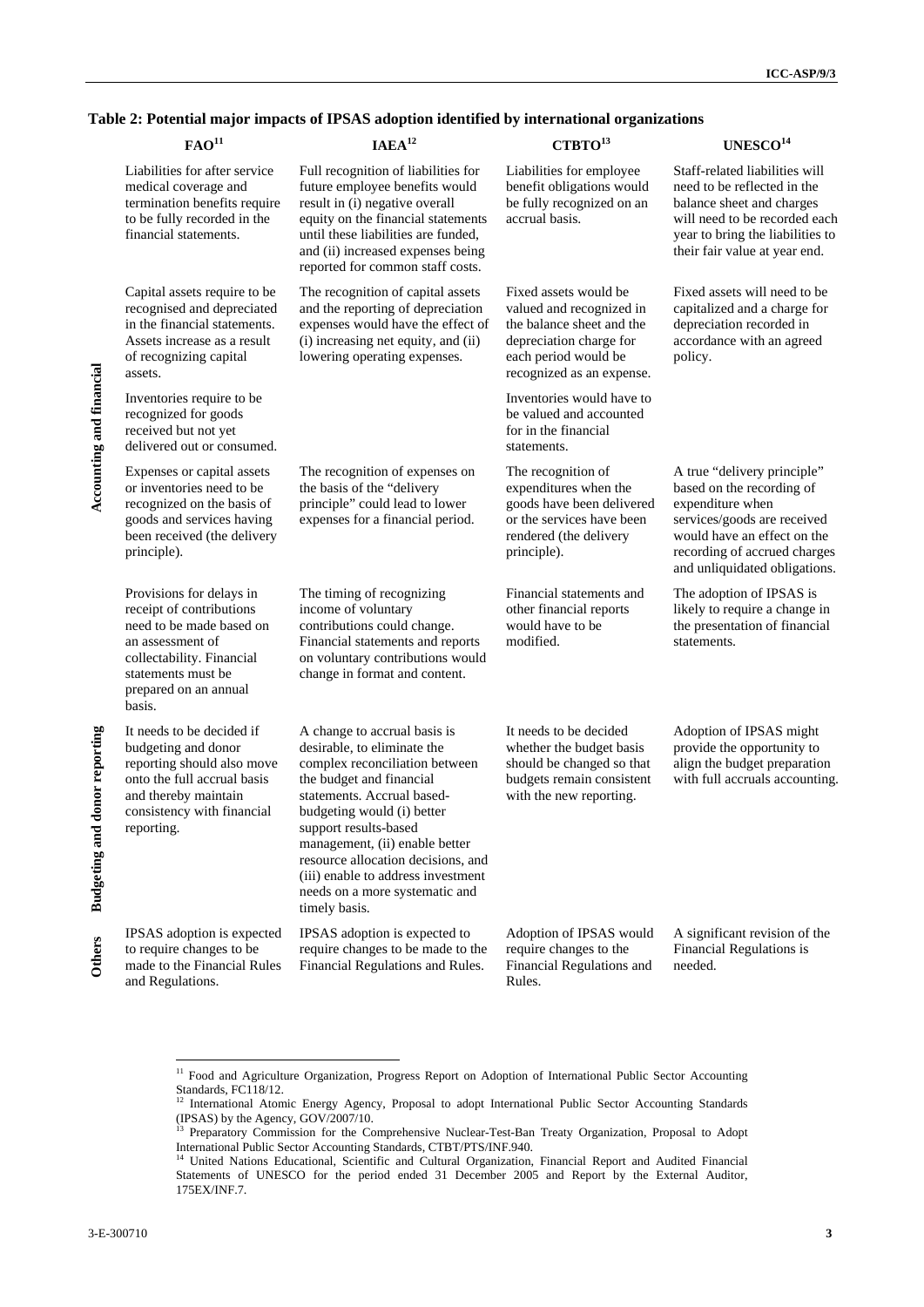7. WFP has produced a brochure<sup>15</sup> about its first set of IPSAS financial statements, which is available from the CEB/Accounting Standards website. This brochure includes a summary of WFP's critical success factors for IPSAS implementation, which is shown in Annex II.

8. The United Nations inter-agency Task Force on Accounting Standards is the forum where United Nations organizations discuss and decide on matters relating to IPSAS adoption. The Task Force supports the United Nations system organizations as they implement IPSAS, and the Court would benefit from participation in such discussions.

<sup>&</sup>lt;sup>15</sup> World Food Programme, WFP Leads the Way, Enhanced credibility and transparency in the UN system accounting practices, A glance at WFP's 2008 financial statements under IPSAS, June 2009.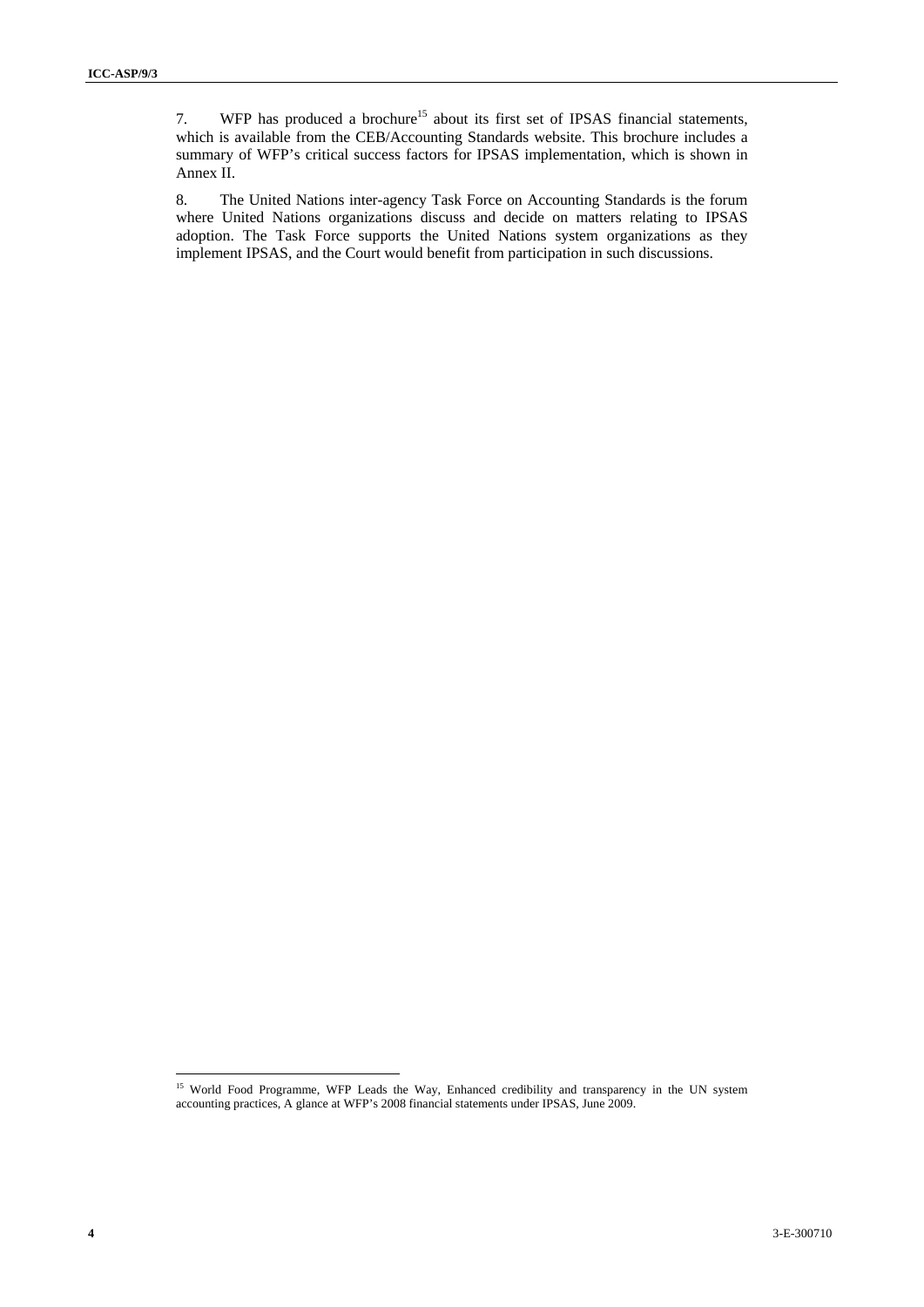# **IV. Key milestones in implementing IPSAS**

9. Table 3 shows a summary of some of the key milestones in implementing IPSAS at specific international organizations.

**Table 3: Key milestones in implementing IPSAS** 

| $\mathbf{FAO}^{16}$   | A project management structure and methodology were agreed.                                                                                                                                                           |  |
|-----------------------|-----------------------------------------------------------------------------------------------------------------------------------------------------------------------------------------------------------------------|--|
|                       | Development of IPSAS Compliant Accounting Policy.                                                                                                                                                                     |  |
|                       | Early and effective communication of the project aims, benefits and impacts within<br>the organization was recognized as a key component for a successful<br>implementation. An IPSAS information website was set up. |  |
|                       | An inter-agency workgroup was formed with FAO, WHO and ILO, as all three<br>$\overline{a}$<br>agencies were implementing IPSAS on an Oracle ERP platform.                                                             |  |
|                       | A high-level analysis of change requirements for IPSAS adoption was performed<br>by the project team.                                                                                                                 |  |
| IAEA <sup>17</sup>    | Initial analysis of requirements, impact and scope of changes.<br>$\qquad \qquad -$                                                                                                                                   |  |
|                       | Approval by the Board of Governors for IPSAS adoption.<br>$\overline{a}$                                                                                                                                              |  |
|                       | Establishment of project team; development of project plan; and analysis of key<br>financial and accounting issues, impact on financial systems and Financial<br>Regulations and Rules.                               |  |
|                       | Development of accounting policies, procedures and guidelines.<br>$\overline{a}$                                                                                                                                      |  |
|                       | Decision on the financial systems and development of accrual basis budgeting<br>$\overline{\phantom{0}}$<br>model.                                                                                                    |  |
|                       | Approval by the Board of amendments to the Financial Regulations and Rules.<br>$\overline{a}$                                                                                                                         |  |
|                       | Configuration of systems design and modification.<br>$\overline{a}$                                                                                                                                                   |  |
|                       | Data preparation and staff training.<br>$\frac{1}{2}$                                                                                                                                                                 |  |
| $CTBTO$ <sup>18</sup> | Approval by the Commission of adoption of IPSAS.<br>$\overline{\phantom{m}}$                                                                                                                                          |  |
|                       | Formation of the project implementation team.<br>$\overline{a}$                                                                                                                                                       |  |
|                       | Analysis of IPSAS impact and requirements, policies and procedures and possible<br>amendments to the Financial Regulations and Rules.                                                                                 |  |
|                       | Participation in United Nations working groups.<br>$\frac{1}{2}$                                                                                                                                                      |  |
|                       | Approval of amended Financial Regulations and Rules by the Commission.<br>$\overline{a}$                                                                                                                              |  |
|                       | Decision on the new ERP system and procurement.<br>$\overline{\phantom{a}}$                                                                                                                                           |  |
|                       | Training, provision of guidelines and implementation of new policies and<br>procedures.                                                                                                                               |  |
| $\mathbf{WFP}^{19}$   | Project start: establishment of project team, Board approval for funding and<br>$\overline{a}$<br>preparation of new accounting policies, process changes and procedural guidelines.                                  |  |
|                       | Management confirmation of revised regulations, rules, accounting policies and<br>$\qquad \qquad \blacksquare$<br>process changes.                                                                                    |  |
|                       | Finalization of system design.                                                                                                                                                                                        |  |
|                       | Board approval of new policies.<br>$\overline{a}$                                                                                                                                                                     |  |
|                       | Final user acceptance test.                                                                                                                                                                                           |  |

<sup>&</sup>lt;sup>16</sup> Food and Agriculture Organization, Progress Report on Adoption of International Public Sector Accounting Standards, FC118/12.

<sup>&</sup>lt;sup>17</sup> International Atomic Energy Agency, Proposal to adopt International Public Sector Accounting Standards (IPSAS) by the Agency, GOV/2007/10.

<sup>&</sup>lt;sup>18</sup> Preparatory Commission for the Comprehensive Nuclear-Test-Ban Treaty Organization, Proposal to Adopt International Public Sector Accounting Standards, CTBT/PTS/INF.940. 19 World Food Programme, Sixth Progress Report on the Implementation of International Public Sector

Accounting Standards, WFP/EB.A/2008/6-G/1.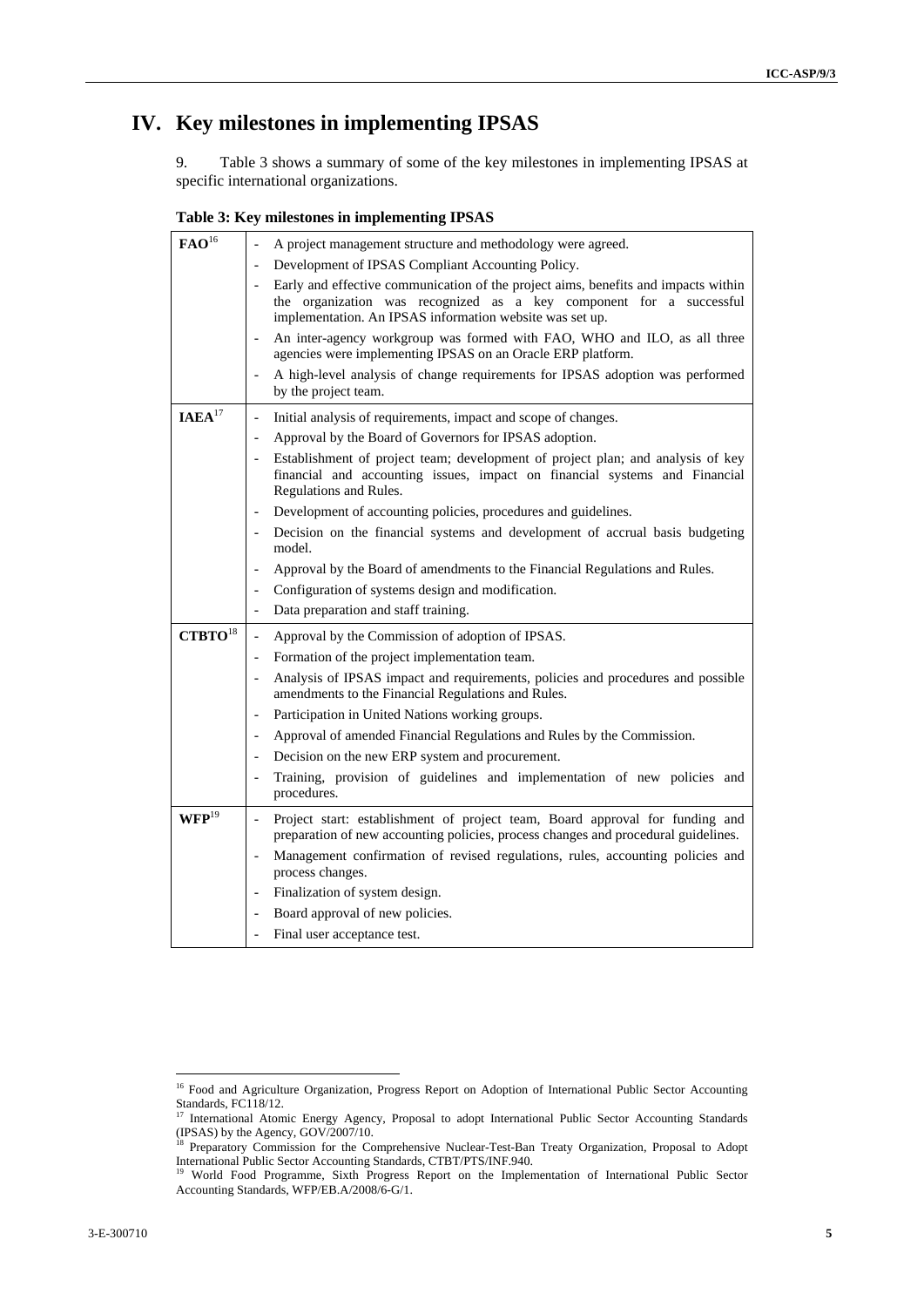## **V. Estimate of project costs**

10. The resource requirements for IPSAS in the United Nations system vary widely. The average implementation cost for United Nations organizations is USD 1.6 million. This estimate does not consider the implementation costs of two large organizations, including the United Nations Organization itself.<sup>20</sup> Table 4 shows an estimate of project costs covering the total duration of the project at specific international organizations.

#### **Table 4: Estimate of costs for IPSAS adoption**

| Organization                 | <b>Estimated project costs</b>                                                         |
|------------------------------|----------------------------------------------------------------------------------------|
| FAO <sup>21</sup>            | \$7.2 million                                                                          |
| IAEA <sup>22</sup>           | $\triangleq$ .9 million (not including upgrading of financial and procurement systems) |
| UNESCO $^{23}$               | \$2.3 million                                                                          |
| $ILO^{24}$                   | \$607,000                                                                              |
| United Nations <sup>25</sup> | \$23 million                                                                           |
|                              |                                                                                        |

## **VI. Conclusions**

11. IPSAS adoption represents a large-scale project for organizations, as it impacts the accounting, financial reporting and associated information technology systems and will likely lead to changes to budgeting and donor reporting. As financial statements of United Nations system organizations are prepared in accordance with the same standards (United Nations System Accounting Standards - UNSAS), the major impacts of IPSAS adoption are likely to be similar across these organizations. The financial statements of the Court are currently prepared in accordance with UNSAS, and the impacts of IPSAS adoption on the Court are expected to be similar.

12. The majority of United Nations system organizations will not be able to adopt IPSAS by 2010. The original 2010 target date allowed four years between HLCM's November 2005 recommendation and the target "go live" date of January 2010.

13. Considering the four year target-date and the delays experienced among a range of international organizations, the Committee may wish to recommend that the Assembly approve the following:

- a) The adoption of IPSAS by the Court for its financial statements for the reporting period beginning 1 January 2015; and
- b) Approval of the budget estimate for IPSAS implementation of  $\text{E}$ , 968, 302 as proposed to the Committee at its thirteenth session.<sup>26</sup>

<sup>&</sup>lt;sup>20</sup> International Civil Aviation Organization, Progress Report on the Implementation of International Public Sector Accounting Standards (IPSAS), C-WP/13375.

<sup>&</sup>lt;sup>21</sup> Food and Agriculture Organization, Progress Report on Adoption of International Public Sector Accounting Standards, FC118/12.

<sup>22</sup> International Atomic Energy Agency, Proposal to adopt International Public Sector Accounting Standards (IPSAS) by the Agency, GOV/2007/10.

<sup>&</sup>lt;sup>23</sup> United Nations Educational, Scientific and Cultural Organization, Recommendation on the Implementation of International Public Sector Accounting Standards (IPSAS), 34C/42, Annex176EX/40.<br><sup>24</sup> International Atomic Energy Agency, Proposal to adopt International Public Sector Accounting Standards

<sup>(</sup>IPSAS) by the Agency,  $GOV/2007/10$ .

<sup>&</sup>lt;sup>25</sup> United Nations General Assembly, Investing in the United Nations for a stronger Organization worldwide: detailed report, A/60/846/Add.3, Annex II.<br><sup>26</sup> ICC-ASP/8/26.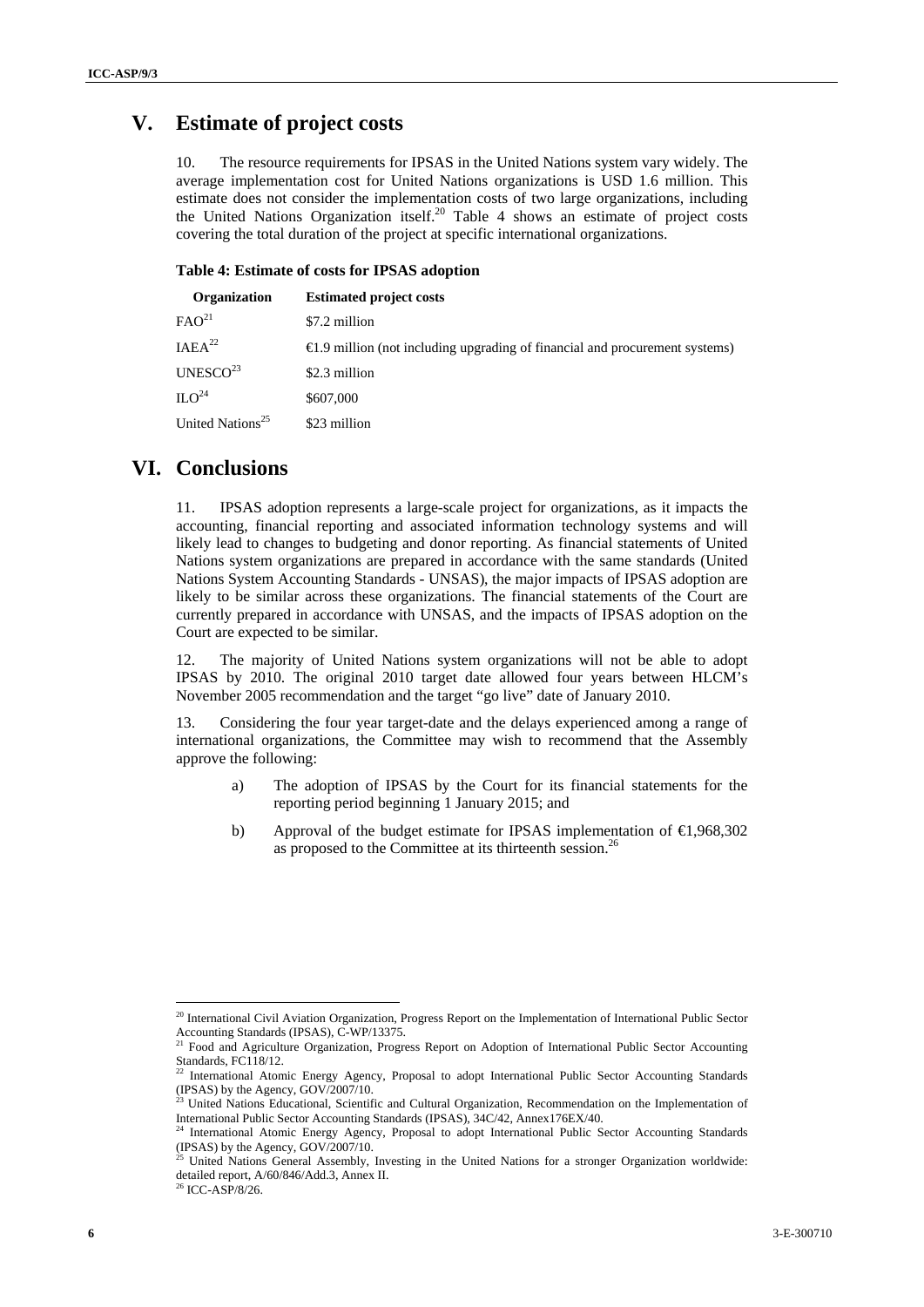# **Annex I**

# **Organizations' planned IPSAS implementation dates**

| Organization       | <b>IPSAS Planned</b><br>Implementation<br>Date |
|--------------------|------------------------------------------------|
| <b>FAO</b>         | 2012                                           |
| <b>IAEA</b>        | 2011                                           |
| <b>ICAO</b>        | 2010                                           |
| IL <sub>O</sub>    | 2010                                           |
| IMO                | 2010                                           |
| <b>ITC</b>         | 2014                                           |
| ITU                | 2010                                           |
| <b>PAHO</b>        | 2010                                           |
| <b>UN</b>          | 2014                                           |
| <b>UNDP</b>        | 2012                                           |
| UNESCO             | 2010                                           |
| UNFPA              | 2012                                           |
| <b>UNHCR</b>       | 2011                                           |
| <b>UNICEF</b>      | 2012                                           |
| <b>UNIDO</b>       | 2010                                           |
| <b>UNOPS</b>       | 2012                                           |
| <b>UNRWA</b>       | 2012                                           |
| <b>UNWTO</b>       | 2012                                           |
| UPU                | 2011                                           |
| WFP<br>(completed) | 2008                                           |
| <b>WHO</b>         | 2010                                           |
| WIPO               | 2010                                           |
| <b>WMO</b>         | 2010                                           |